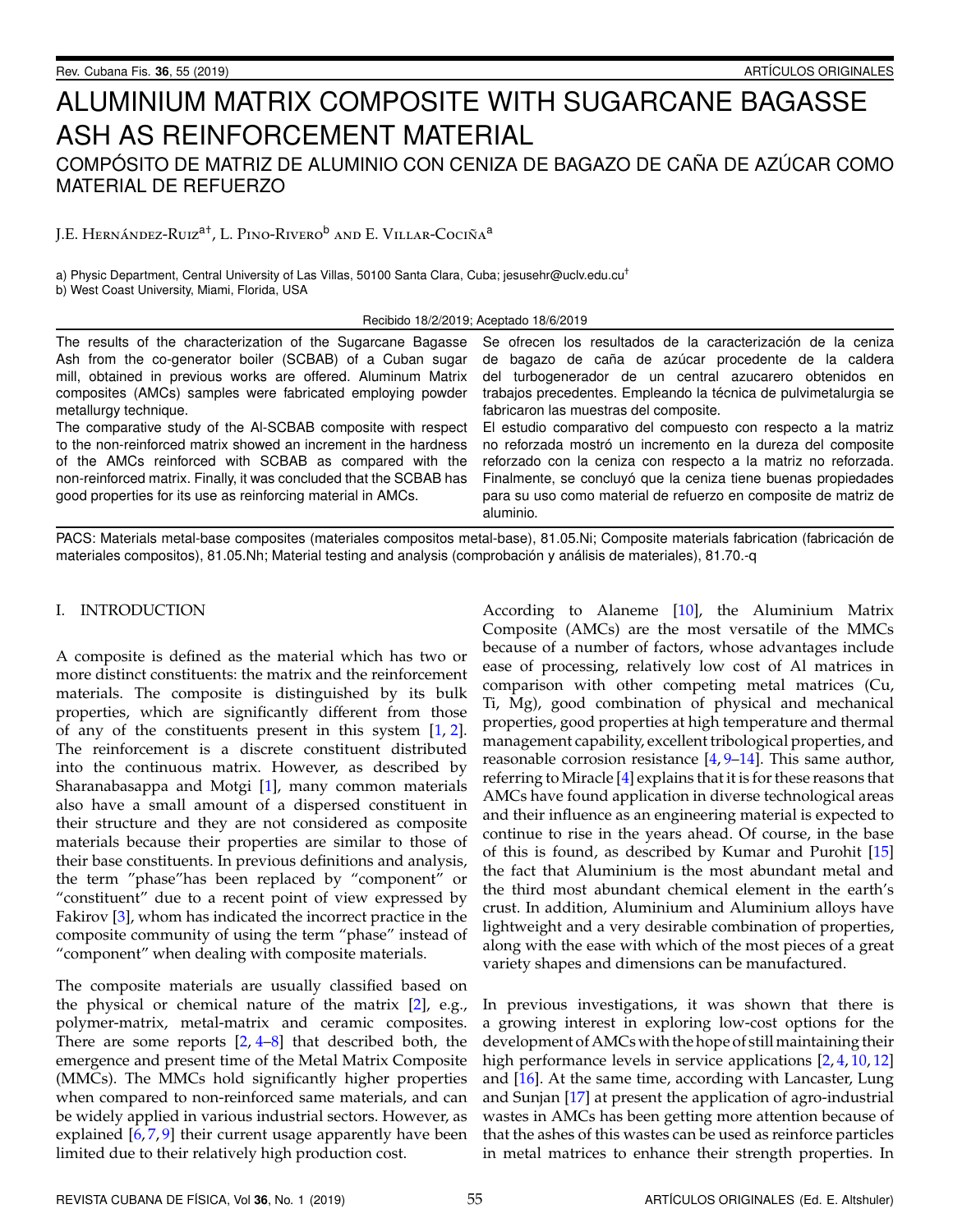addition, by applying these agro-industrial wastes in useful ways not only save the manufacturing cost of products but also reduce pollution on the environment [\[17,](#page-3-13) [18\]](#page-4-0). In recent years, several studies have been made [\[10](#page-3-8)[,16,](#page-3-12)[22\]](#page-4-1) about AMCs that use Rice husk ash, Bamboo leaf ash, Coconut shell ash, Palm oil fuel ash or Bagasse ash among other agro-industrial waste materials as reinforcements. In Cuba, big amounts of sugar cane are processed, generating high volumes of solid waste. A part of these wastes are employed in animal feeding and other parts are disposed and burnt in open landfills, with its negative impact on the environment. Bagasse is an important by-product of the sugar cane industry and most of it is burned to produce steam and generate electricity in co-generators at sugar factories. Sugar cane bagasse ash is the result from the bagasse combustion in the boiler, and is a solid waste too. However, although there are international reports of the successful use of different cellulose materials ashes and particularly of sugar cane bagasse ash like reinforcement materials in MMCs (cited above); it was not found any report that refers to the employment of the Cuban sugar cane bagasse ash with this end.

The present work is an effort in considering the potentials of sugar cane bagasse ash from boiler of co-generation plant at the sugar factories (SCBAB) for development of low-cost AMCs. In addition, the morphology and hardness of AMCs reinforced with a level of 4 % in weigh of SCBAB was studied.

### II. MATERIALS AND METHODS

### *II.1. Ash Characterization*

The sugar cane bagasse ash (SCBA) used was collected directly from the boiler of the co-generator plant (turbo generator) at the "Luis Arcos Bergnes" sugar factory in Camajuani city, province of Villa Clara, Cuba. In the turbo generator boiler, the combustion process is not controlled. The obtained ash has a gray color. The SCBAB was milled in a ceramic ball mill during 60 minutes at rotational speed of 150 rpm and sieved below 150  $\mu$ m. The particle size distribution was determined using a laser diffraction particle size analyzer (Malvern Mastersizer Particle Size Analyzer and Mastersizer Software long bed Version 2.19) in liquid mode with deionizer water as dispersant and ultrasound agitation for 60 s.

The chemical compositions of the obtained SCBAB was determined by X-Ray Fluorescence Spectrometry (XRF), using Phillips PW1400 (tube of Rh, 30 kV, 60 mA) Axios XRF spectrometer.

The mineralogical composition of the SCBAB was studied by X-Ray Diffraction (XRD), employing Phillips MPD 1880 spectrometer made in Holland. The radiation used was Cu Kα. The identification of the crystalline phases was carried out by comparison of the experimental data with the database PAN-ICSD (PANanalytical Inorganic Crystal Structure Database).

The morphological study of this ash was carried out by SEM, using a FEI Quanta 600 FEG scanning electron microscope.

## *II.2. Specimen preparation*

The composite specimens have been prepared employing the powder metallurgy technique. Two kinds of samples were manufactured. The first class of samples corresponds to the Aluminum matrix composite reinforced with SCBAB (Al-SCBAB Composite) and the second kind to a non-reinforced Aluminum matrix.

A powder form 99.5 % reagent grade Aluminium was selected as the metal matrix. The Aluminium powder was preconditioned prior to adding the SCBAB and mixing powders. This preconditioning procedure involves drying the Aluminium powder in a furnace with atmospheric nitrogen and temperature of 450degC. The drying took place until no further change in mass was observed. The procedure normally required around 4 hours to remove the associated water molecules present in the hydrated oxide film of the Aluminium powder particles to avoid subsequent gas porosity into the composite. The Aluminium powder was then cooled at room temperature in desiccators with activated zeolite.

In the same way, the SCBAB was preconditioned prior to mixture with the Aluminium powder. The SCBAB was dried in a furnace at 250degC of temperature and cooled at room temperature in desiccators with activated zeolite.

The SCBAB was added to the Aluminium powder up to a level of 4 % in weight and then the powders were mixed in a stirring- mixer during one hour until a homogeneous mixture of powders was achieved.

The mixed powders were compacted axially at cold state in stainless steel cylindrical dies of (19.60±0.01) mm and (46.91±0.01) mm of diameter and length respectively in the laboratory vertical unidirectional mechanic press. The obtained compact specimens have similar dimensions and density. The same way it proceeded with non-reinforced matrix (comparative sample test). In both cases, the applied pressure was 10 tn.

The compact specimens were subjected to the sintered process in a furnace at 600degC. The sintering process was carried out under constant flow of nitrogen. The heating of the furnace was started after that the samples have been place inside it. The temperature of 600degC was reached at about 60 minutes. Later, once the sintering process is completed, the compact specimens were removed from the furnace and allowed to cool in desiccators with activated zeolite.

Finally, the compact specimens was extruded and cylindrical bars with diameter of  $(10\pm0.01)$  mm and length of  $(20\pm0.01)$ mm were obtained as the end composite sample.

Five groups of ten specimens of each type were submitted to the Vickers hardness test and, one of each type was allocated for morphological study by optic microscopy.

Hardness is a measure of how the solid matter can withstand pressures with objects of various shapes when acting on it with a permanent force for a given time. There are three types of tests used for hardness measurement. However,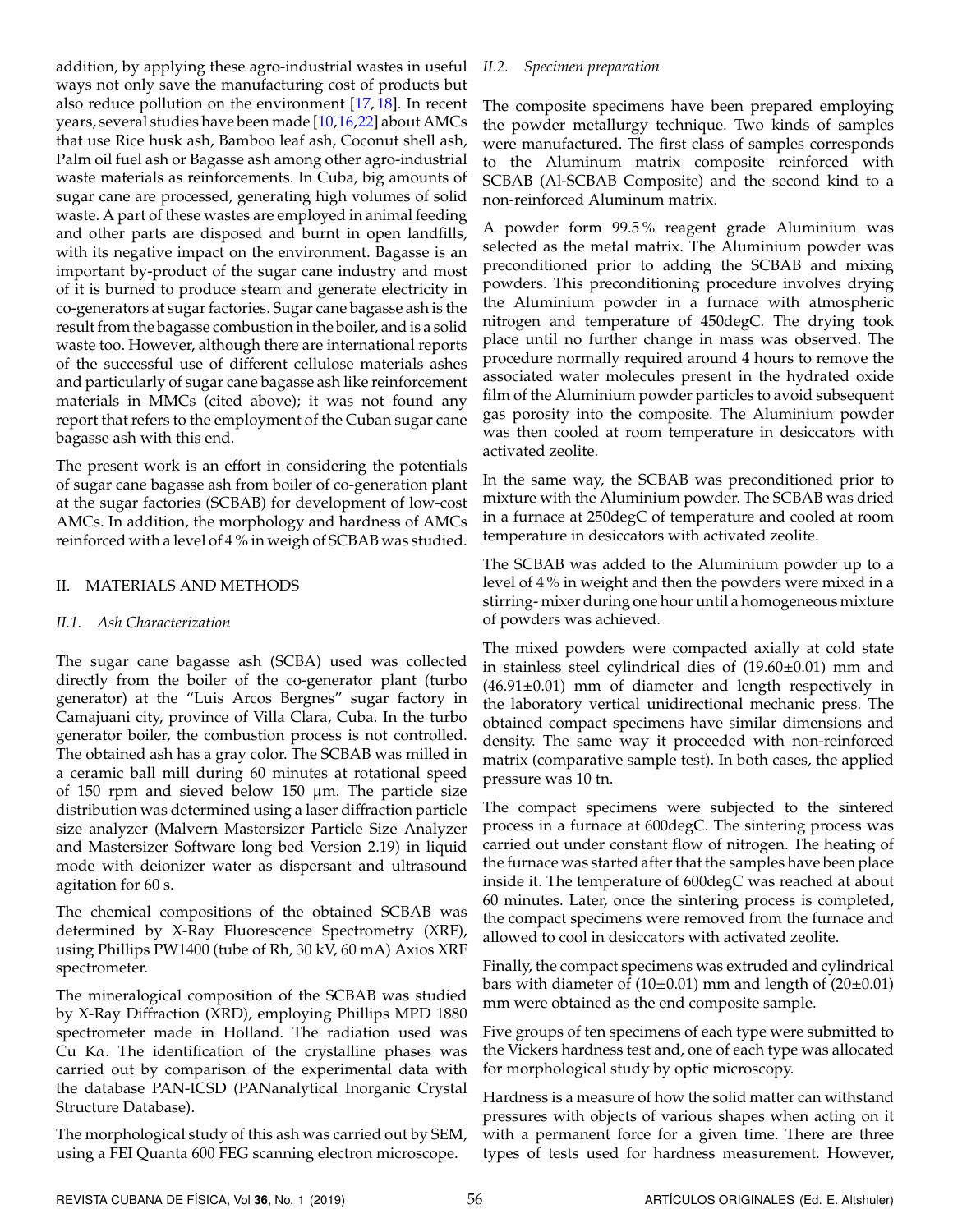in the present work only the Vickers hardness test was considered. Vickers hardness measurements were carried out in order to investigate the influence of SCBAB on the matrix hardness. Hardness measurement was carried out using a Microhardness tester Shimadzu Corporation made in Japan with a measurement uncertainty of 3 %. The load applied was 25 g for 10 seconds.

Before testing, specimen surfaces were polished using emery papers of 1000 mesh. Finally, the trials were made on five specimens of each type (five Al-SCBAB composite and five comparative sample tests.

The morphological study of both, the Al-SCBAB composite and the non-reinforced Aluminium matrix was made using a Novel optic microscope from Nanjing Jiangnan NOVEL Optics Co., Ltd. The microstructure images were acquired by a camera, high-sensitivity Yuva mark of 1.3 MPixel. The camera was coupled to both the ocular of the microscope and a computer with specialized software for both the images acquisition. Image digital processing was made with the software ImageJ version 1.43 cite[25].

Before testing, specimen flat surfaces were polished. First, the flat surfaces of the cylindrical discs were devastated using a series of abrasive papers of different mesh and then polished with diamond paste.

#### III. RESULTS AND DISCUSSION

#### *III.1. Ash characterization results*

Ash characterization was made in previous work and its results reported by Villar-Cociña et al. [23] and Pino-Rivero et al. [\[24\]](#page-4-2). The fundamental results obtained from these previous works can be summarized below:

- (a) The SCBA particles have irregular shape and varying size distribution. The higher percentage have an diameter size between 10 and 100 microns, with an average diameter size of 34.97  $\mu$ m.
- (b) The SCBAB is basically formed by silica in concentrations of about 80 %.
- (c) The Cristobalite and tridymite are the principal crystalline phases present in the SCBAB. These results makes the ash studied an excellent candidate as reinforcement material in metal matrix composites.
- *III.2. Comparative study of morphology and hardness of Al-SCBAB composite and its non-reinforced matrix*

#### **Morphological aspect of Al-SCBAB composite and its non-reinforced matrix**

Typical AMC microstructures are represented in Figure [1.](#page-2-0) In the microphotographs a change of appearance of the composite with respect to the unreinforced matrix can be appreciated.

The above microphotograph shows that the SCBAB is near uniformly distributed in the metal matrix and good bonding between Aluminium matrix and this reinforcement are achieved. Most notably, SCBAB and Aluminium are practically uniformly distributed along the specimen, i.e., the negligible variations of local fractions that can be appreciated, perhaps due to the inhomogeneity of the preform, which can be avoided by sufficient mixing of the Aluminium powder and SCBAB.

<span id="page-2-0"></span>

Figure 1. Optic microphotograph of Al-SCBAB composite specimen (above) and the non-reinforced matrix sample (down).

Both images were analyzed using image digital processing techniques with the software ImageJ version 1.43. This analysis allowed not only to improve the quality of the original images, but also to determine the fraction of grain area corresponding to each sample, which was 4.9 and 6.7 for the composite and the non-reinforced matrix, respectively. This is an indication that the grains of the composite have a lower Feret diameter [\[26\]](#page-4-3), and at the same time, according to the Hall-Petch equation's, a higher hardness of the composite [\[27\]](#page-4-4). Then, during the composite conforming process and its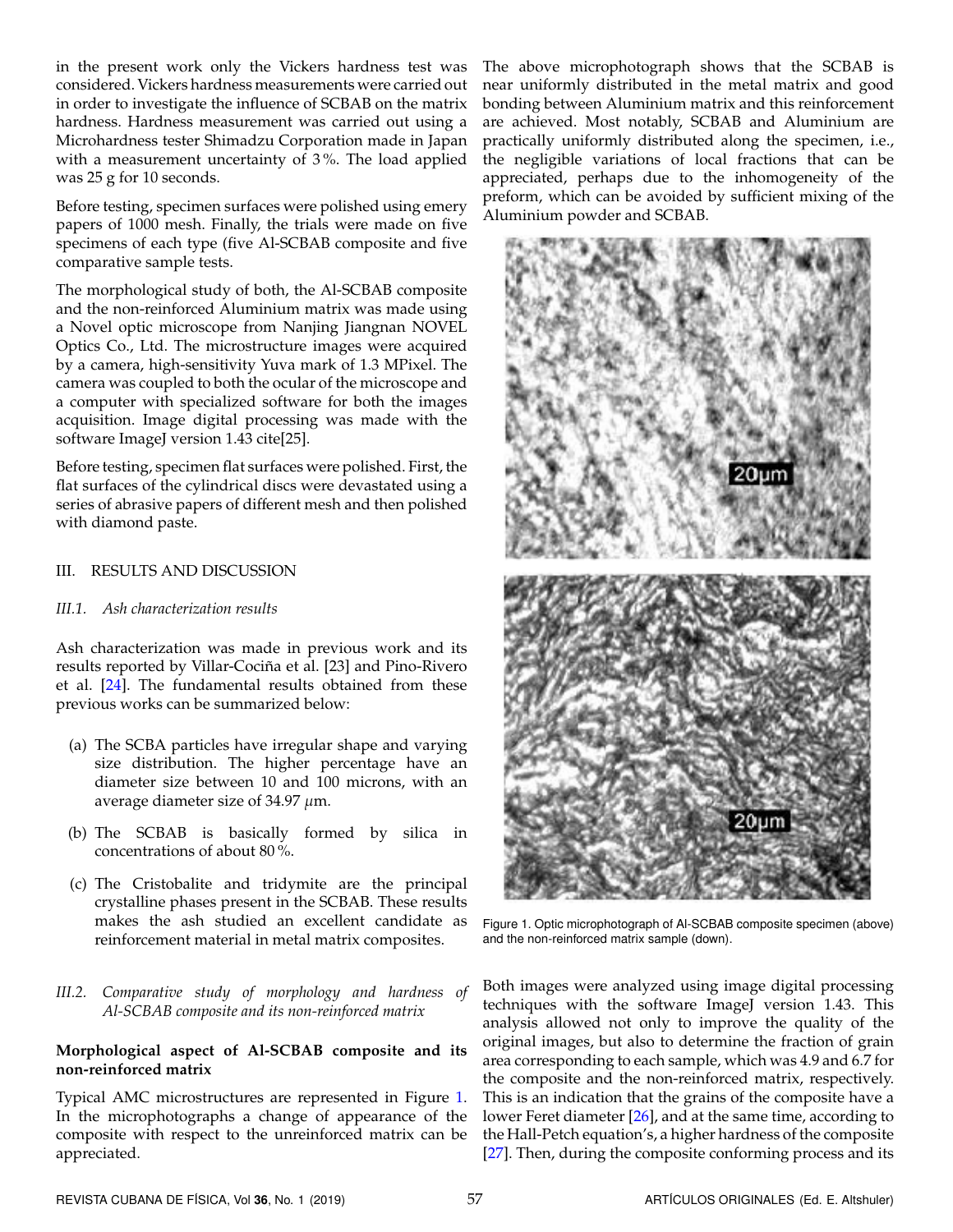sintering at 600degC of temperature, the hardening of the material was produced by reduction of the grain size.

#### **Hardness of Al**/**SCBAB composite and its unreinforced matrix**

Table II shows the results of the Vickers hardness test.

Table 1. Hardness of the different groups of Al-SCBAB composite and its non-reinforced matrix.

| Groups        | Un-reinforced | Al-SCBAB  |
|---------------|---------------|-----------|
|               | Matrix        | Composite |
|               | 86.5          | 92.3      |
| $\mathcal{L}$ | 87.5          | 93.5      |
| 3             | 89.0          | 93.5      |
| 4             | 89.0          | 93.9      |
| 5             | 92.5          | 96.5      |
| Mean          | 88.9          | 93.94     |

It can be appreciated that the mean hardness increases from 88.9 HV for non-reinforced matrix to 93.94 HV for the Al-SCBAB composite, i.e., for the Aluminium with addition of sugarcane bagasse ash from boiler of the co-generator of the Cuban sugar factory. This hardness increment is in the order of that reported by other researchers [\[10,](#page-3-8)[17](#page-3-13)[,18,](#page-4-0)[28,](#page-4-5)[29\]](#page-4-6) for composites of similar nature. However, the relative increase in hardness of the composite compared with its similar non-reinforced is relatively low, only of at 5.67 percent. At the same time, as mentioned before, the uncertainty in the measurement of this property was  $3\%$ , so that the quantity measured is in the same order of the instrument uncertainty and only 2.67 units above it.

Through statistical tests (Pair Simple t test, ANOVA and others) it can be verified that the mean hardness of the composite significantly increased compared to the non-reinforced matrix. The SPSS software and the Pair Simple t test were employed for statistical analysis. As the null hypothesis it was established that the difference between the mean hardness for the non-reinforced matrix and Al-SCBAB composite is equal or greater than zero, and as alternative hypothesis that this difference is less than zero. It was obtained that for a confidence level of 0.05, difference between means is significant.

The hardness values increased possibly due to the presence of the hard ceramic phase of the bagasse ash (cristobalite and tridymite) and its interaction with the ductile matrix. As explained by Aigbodion and co-workers [\[22\]](#page-4-1) referred by Lancaster, Lung and Sujan [\[17\]](#page-3-13) as far as hardening behavior of the composites is concerned, the particle addition in the matrix alloy increases the strain energy in the periphery of the particles in the matrix, and these tendencies may be due to the formation of dislocations at the boundary of the ceramic particles by the difference in the thermo-expansion coefficient between the matrix and ceramic particles.

For AMCs that employ different agro-industrial wastes as reinforcement materials, it has been reported that hardness increases until certain limit when ash weight ratios with a silica high content increases [\[10,](#page-3-8) [17,](#page-3-13) [18,](#page-4-0) [20,](#page-4-7) [28,](#page-4-5) [29\]](#page-4-6). Thus, it is valid to assume that in this case the same can be observed. The hardness behavior together with other mechanical properties

and the wear with SCBAB percentage increase is a research aim for the future.

#### IV. CONCLUSIONS

The basic conclusions that can be drawn through this research work are summarized below:

- A level of 4 % in weight of SCBAB in AMCs acts favorably as reinforcing material. In particular, it produces a significant increase of the hardness from 88.9 HV for the non-reinforced matrix to 93.94 HV for the matrix with addition of this ash.
- To sum up, the SCBAB studied shows good properties (ceramic materials-like), which makes them a good reinforcement material for AMCs.

Future studies will include both, the mechanical properties and wear behavior of AMCs reinforced with varied weight ratios of SCBAB.

#### BIBLIOGRAPHY

- <span id="page-3-0"></span>[1] R. P. Sharanabasappa and B.S. Motgi, IOSR J. Mech. Civ. Eng. **7**, 6 (2013).
- <span id="page-3-1"></span>[2] M. K. Surappa, Sadhana-Acad. Proc. Eng. Sci. **28**, 1 (2003).
- <span id="page-3-2"></span>[3] S. Fakirov, Mater. Todays. **18**, 10 (2015).
- <span id="page-3-3"></span>[4] D. B. Miracle, Compos. Sci. Technol. **65**, 15 (2005).
- [5] A. Włodarczyk-Fligier, L.A. Dobrzański, M. Kremzer and M. Adamiak, J. Achieve. Mater. Manuf. Eng. **27**, 1 (2008).
- <span id="page-3-5"></span>[6] M. B. N. Shaikh, S. Arif and M. A. Siddiqui, Mater. Res. Exp. **5**, 4 (2018).
- <span id="page-3-6"></span>[7] G. Itskos, A. Moutsautsou, P. K. Rohatgi, N. Koukouzas, C. Vasilatos and E. Katsika, Coal Combust. Gasify. Prod. **3** (2011).
- <span id="page-3-4"></span>[8] R. Dasgupta, Int. Sch. Res. Newt. (ISRN Metall.), (2012).
- <span id="page-3-7"></span>[9] S. Haque, P. Kumar Bharti and A. Hussain Ansari, J. Min. Mater. Charact. Eng. **2014**, 2 (2014).
- <span id="page-3-8"></span>[10] K. K. Alaneme and E. O. Adewuyi, Metall. Mater. Eng. **19**, 3 (2013).
- [11] H. Zuhailawati, P. Samayamutthirian, and C. H. Mohd Haizu, J. Phys. Sci. **18**, 1 (2007).
- <span id="page-3-11"></span>[12] T. V. Christy, N. Murugan and S. Kumar, J. Min. Mater. Charact. Eng. **9**, 1 (2010).
- [13] K. K. Alaneme and A. O. Aluko, Scientia Iranica. Trans. A: Civ. Eng. **19**, 4 (2012).
- <span id="page-3-9"></span>[14] M.A. Hassan, T.C. Ofor, A.M. Usman and N.Y. Godi, Int. J. Eng. Sci. **3**, 8 (2014).
- <span id="page-3-10"></span>[15] P. Kumar Suragimath and G. K. Purohit, IOSR J. Mech. Civ. Eng. **8**, 5 (2013).
- <span id="page-3-12"></span>[16] H. Zuhailawati, M. N. Halmy, I. P. Almanar, A. A. Seman and B. K. Dhindaw, Int. J. Metall. Mater. Eng. **2**, 120 (2016).
- <span id="page-3-13"></span>[17] L.M. Lancaster, H. Lung, and D. Sujan, Int. J. Environ., Chem., Ecol., Geol., Geophys. Eng. **7**, 1 (2013).